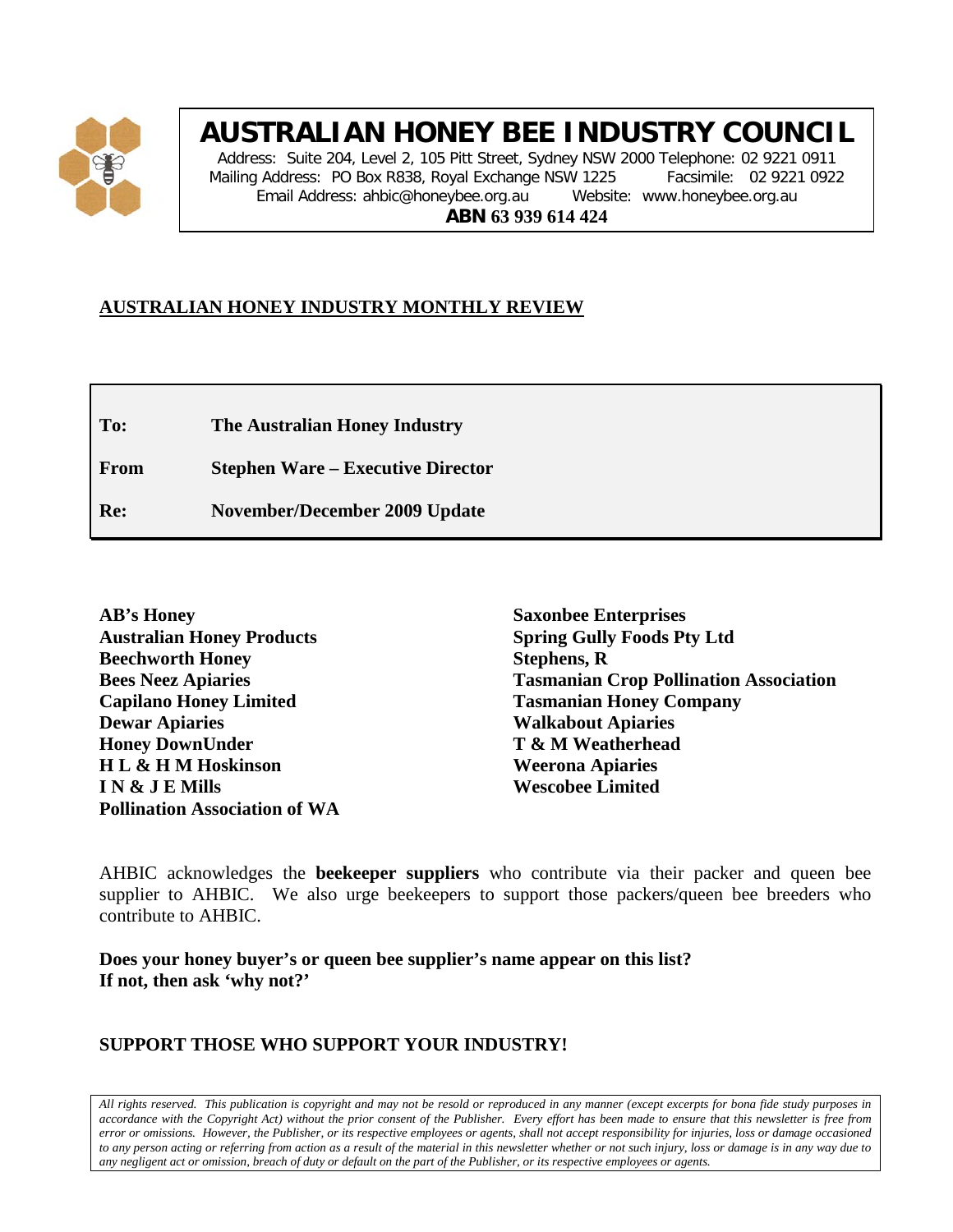## **EXPORT MATTERS**

## **Establishment Listing For Exporters of Honey and Bee Products**

To meet importing country requirements, AQIS will now list all honey and bee product exporters on the AQIS Establishment Register (ER).

Exporters of honey and bee products for human consumption and of honey and bee by-products to the European Union (EU) and to Canada will now be included on an ER list.

To be included in the category of exporters to the EU, you must provide documentary evidence that your business is currently compliant with a recognised HACCP based food safety plan

AQIS will transfer the details of everyone that has provided their details to me to the new list.

Honey exporters can send questions on registrations to: [exportestablishmentregistration@aqis.gov.au](mailto:exportestablishmentregistration@aqis.gov.au)

However, please contact me, if you require further explanation of this change and any other information relating to the export of honey and bee products.

*Fay Stenhouse* Residue Section Animal Products Market Access Branch Email: [fay.stenhouse@aqis.gov.au](mailto:fay.stenhouse@aqis.gov.au)

## **SUCCESSFUL SALE OF AI BREEDER QUEENS BY AQBBP**

The sale of the young untested AI queens has been successfully carried out for this spring. There are some extra lines available for sale as extras were inseminated at the time of inseminating the queens for the orders we had.

It is expected that the performance of the queens sent out will be excellent and that word of mouth will increase the numbers of queens ordered next time. This programme was started by industry and is there to serve industry.

This programme is there to help the beekeeping industry and having that pool of genetic material lends itself to having evaluations carried out in many areas.

So if you need a breeder queen, please contact me and we will see what we can do for you. The evaluation data is still on the website so when I advise you what lines are available, you can check to see the performance of these lines.

**Contact details:**  Secretary, Trevor Weatherhead Phone: 07 5467 2135 Email: [queenbee50@bigpond.com](mailto:queenbee50@bigpond.com)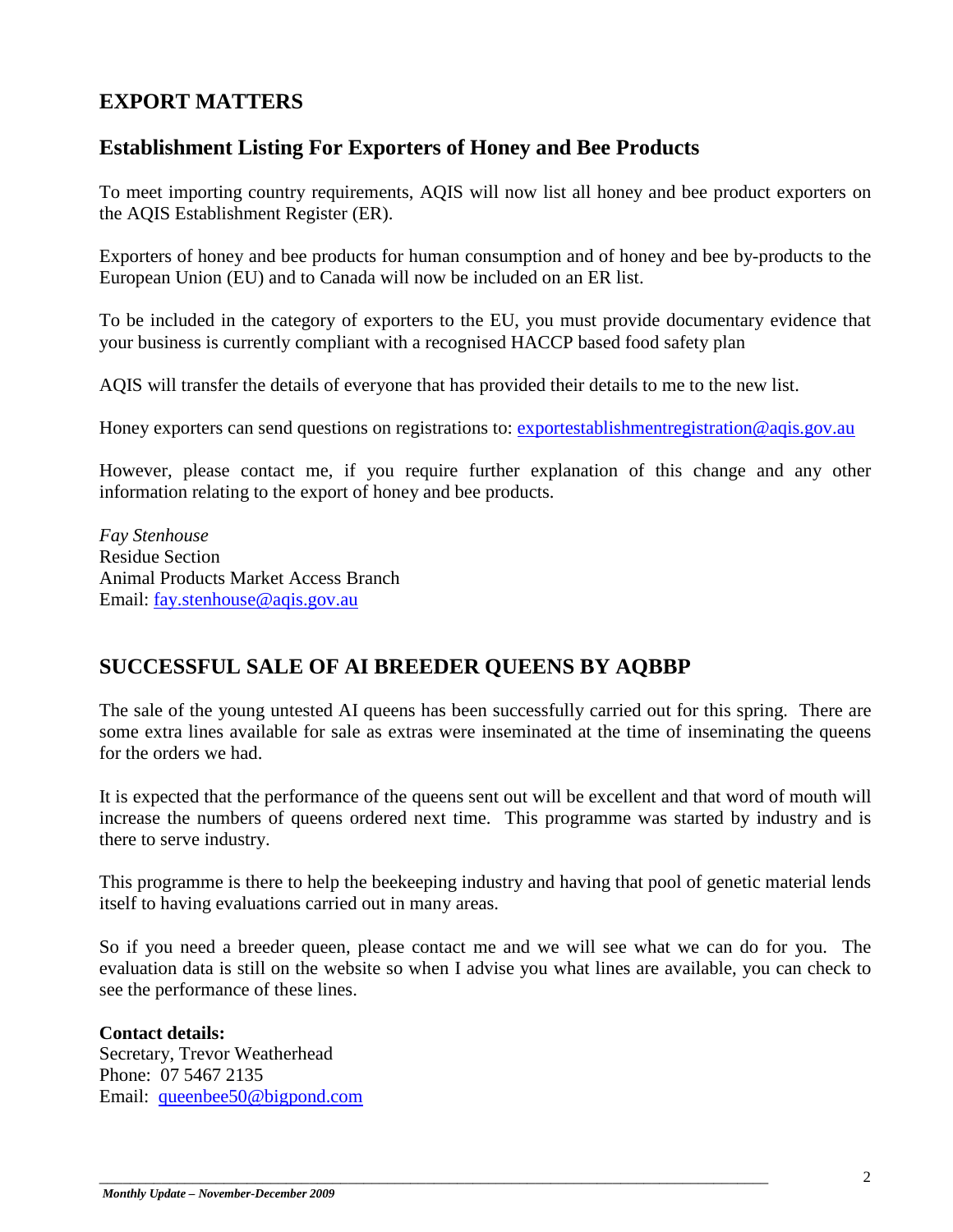## **BEN HOOPER - NUFFIELD AUSTRALIA 2010 SCHOLARSHIP WINNER**



*Photo courtesy Nuffield Australia*

## **CONGRATULATIONS BEN**

Ben receives the 2010 Nuffield Scholarship supported by the Rural Industries Research and Development Corporation Honeybee Research and Development Program to study new apiculture techniques for hive and disease management.

Ben is self-employed, working in conjunction with his family's beekeeping business, which has 1200 hives managed for both pollination services and production of up to 100,000kg of honey a year.

He plans to visit the world's major honey production centres, in New Zealand, the US, Canada, Argentina and China, researching chilling techniques, which can be used to manage parasites and to improve the capacity of hives to provide commercial pollination

Ben is an Executive Member of the South Australian Apiarists' Association.

Nuffield Australia awards Scholarships each year to farmers in Australia. The objective is to increase practical farming knowledge and management skills and techniques generally. These scholarships give Australian citizens the opportunity to study farming practices in New Zealand, Europe, Asia and the Americas and those countries best suited to the Scholar. They will also promote a closer understanding between farmers in the countries visited.

## **CONGRATULATIONS - 2009 CHURCHILL FELLOWSHIP WINNERS**

#### **Tiffane Bate, a beekeeper and queen raiser from Western Australia**

Tiffane will travel to New Zealand, USA, France & Germany for 9 weeks to study the breeding of bees that are resistant to the parasitic mite Varroa.

#### **Bill Long, a pollinator from South Australia**

Bill will travel to USA, Switzerland, Germany, France & UK for 5 weeks to investigate large scale pollination services which have developed since Varroa Mite incursion.

The Churchill Trust was established in 1965 to honour the memory of Sir Winston Churchill by awarding overseas research Fellowships known as 'Churchill Fellowships'.

Since its inception The Churchill Trust has awarded Churchill Fellowships to over 3,300 Australians who, like Churchill, are innovative, filled with a spirit of determination and possess a strong desire to benefit their community. Churchill Fellowships allow you to design your own research project, travel the world and further your knowledge in your chosen field, before returning to make a real contribution to Australian society.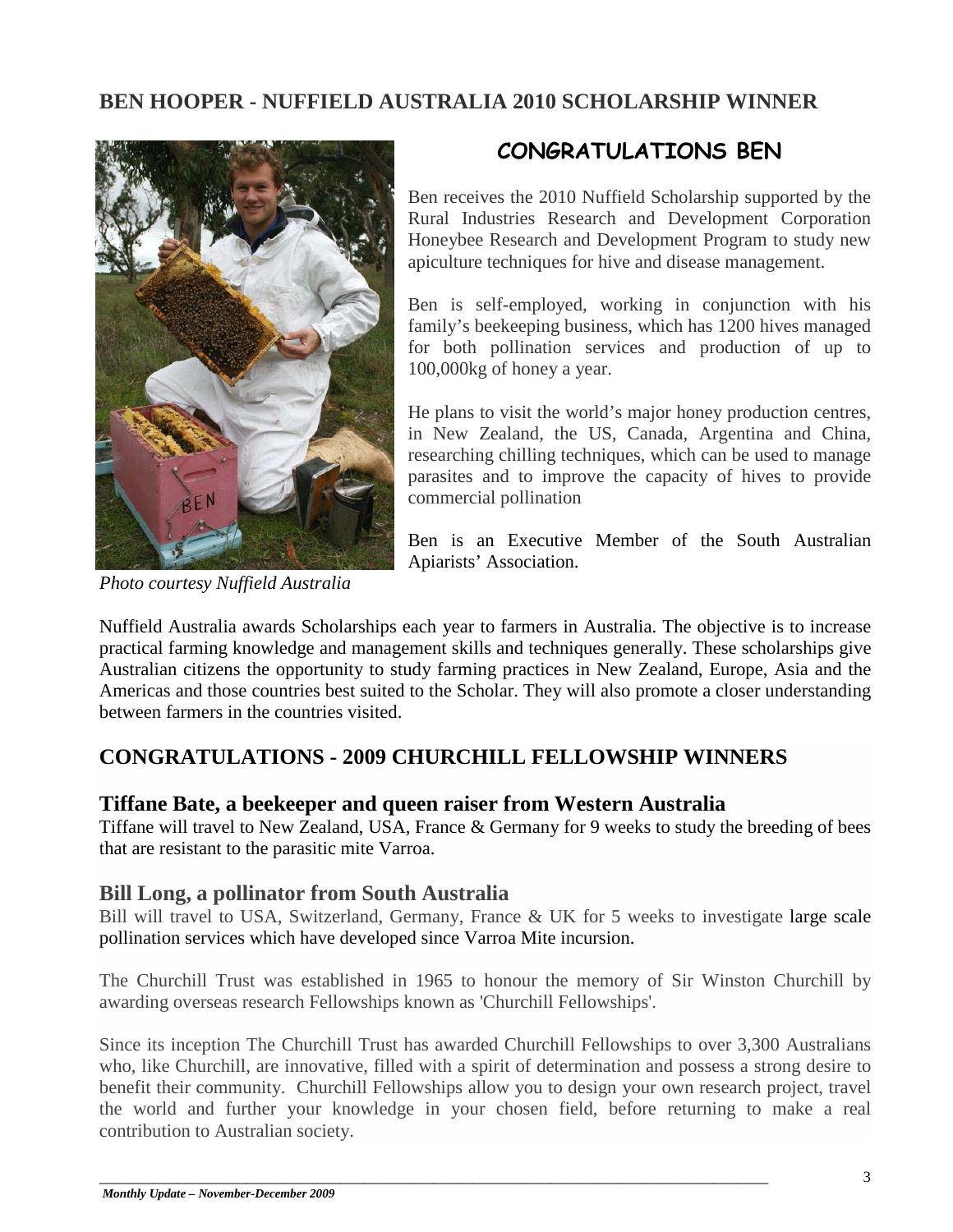## **APIS CERANA UPDATE**

*From Trevor Weatherhead*

#### **Advice 58 - 14 November 2009**

The normally scheduled phone hook-up was held yesterday, 13 November, with Rodney Ruge and myself participating.

Since the last Advice, there have been two (2) nests of cerana found in area.

IP51 was detected last week in the Green Hill area and destroyed. This was one of the nests that were being searched for by beelining.

IP52 was found at Yarrabah on Monday 9 November and destroyed. This was the other nest that was being looked for by beelining.

There have not been any more foraging cerana found at Mareeba.

Currently there are no foraging bees that have been observed in the area. Let us hope that it stays this way but I would not be surprised if more nests are found. This does not mean that it is not under control. It would mean that we are now in the phase where it will be harder to find the nests but the demonstrated skills of the surveillance teams makes one confident that they can find these, if there are some there. This absence of foraging bees now allows the teams to carry out more surveillance work.

The weather is not very kind at the moment with a lot of rain but true to the tropics, it rains on the coast but not on the Tablelands so the teams can carry out the surveillance work at Mareeba when it is raining in the Cairns area.

#### **Advice 59 - 27 November 2009**

The normally scheduled phone hook-up was held today, 27 November, with Rodney Ruge and myself participating.

Since the last Advice, there have been three (3) finds of cerana in the area.

IP53 was a small swarm found on 14 November at Woree, a suburb of Cairns to the south of the main CBD and well within the current RA. It only contained about 200 bees. The swarm was destroyed.

IP54 was a nest found in the roof of a house at Bentley Park, further south of Woree, on 17 November. The nest was not able to be extracted and was destroyed.

IP 55 was a nest found at Edmonton on 26 November. The nest was in a tin shed and was destroyed.

The crews currently have active cerana foraging at Gordonvale and are beelining at present.

All the above are within the current RA and within areas where others nests or swarms have been found and destroyed. To me it shows that we are getting good public co-operation and the field crews are doing an excellent job.

There have not been any more foraging cerana found at Mareeba.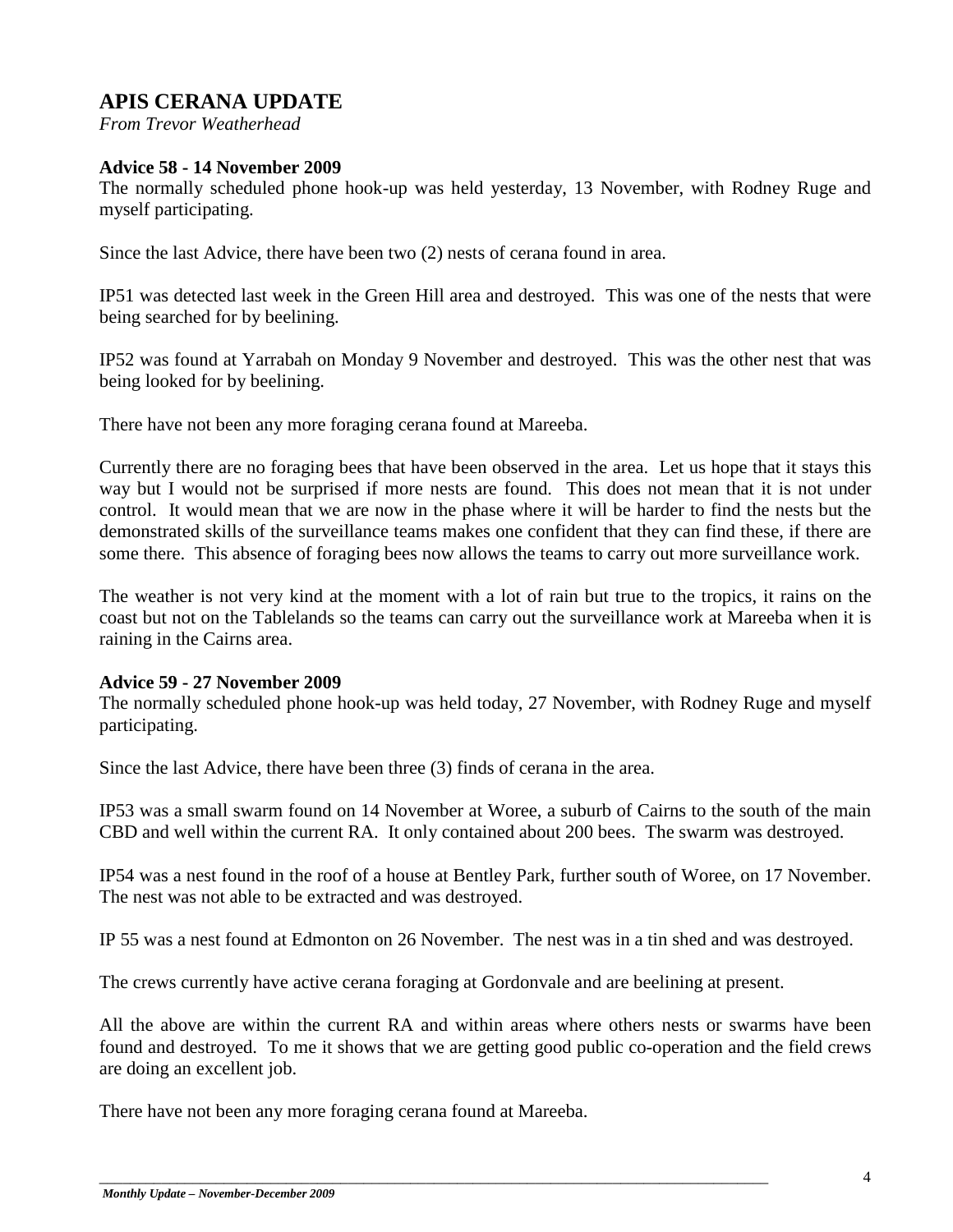The weather has been a lot kinder this past fortnight with fine days and the rain falling at night, thus allowing good surveillance work during the day.

Next week I have meetings of the Scientific Advisory Group (SAG) on Monday and the Consultative Committee on Asian Honey Bees (CCAHB) on Thursday. It is hoped at the Thursday meeting that a recommendation on joint funding can be made.

## **2010 STATE AND SECTOR ANNUAL GENERAL MEETINGS**

| <b>FCAAA</b> | <b>New South Wales Apiarists' Association</b>    | $20 - 21$ May  |
|--------------|--------------------------------------------------|----------------|
|              | <b>Victorian Apiarists' Association</b>          | $2 - 3$ June   |
|              | <b>Tasmanian Beekeepers Association</b>          | $4 - 5$ June   |
|              | <b>South Australian Apiarists' Association</b>   | $10 - 11$ June |
|              | <b>WA Farmers Federation- Beekeeping Section</b> | $11 - 12$ June |
|              | <b>Queensland Beekeepers Association</b>         | 17 - 18 June   |

| <b>Australian Queen Bee Breeders Association</b>             | $19$ May                  |
|--------------------------------------------------------------|---------------------------|
| <b>Honey Packers and Marketers Association</b>               | $26$ May                  |
| <b>National Council of Crop Pollination Associations</b>     | 17 June (to be confirmed) |
| <b>Federal Council of Australian Apiarists' Associations</b> | 17 June (to be confirmed) |
| <b>Australian Honey Bee Industry Council</b>                 | 18 - 19 June              |

## **AHBIC 2010 AGM**

The 2010 Annual General Meeting of the Australian Honey Bee Industry Council will be held in Queensland in conjunction with the Queensland Beekeepers Association Conference.

**VENUE: Country Comfort Motor Inn 250 South Station Road Raceview Ipswich QLD 4305 Phone: 07 3202 4622 Freecall: 1800 882 263**

## **AHBIC CONSTITUTION**

Following the re-convened AHBIC Annual General Meeting the Constitution has been amended and is now available on the AHBIC website: [www.honeybee.org.au](http://www.honeybee.org.au/)

## **SEASONS GREETINGS**

On behalf of the AHBIC Executive Committee and office staff, we wish all a happy and safe Christmas and we look forward to a prosperous 2010. The AHBIC office will be closed from 5pm Friday 18 December and will reopen at 9am on Monday 11 January 2010.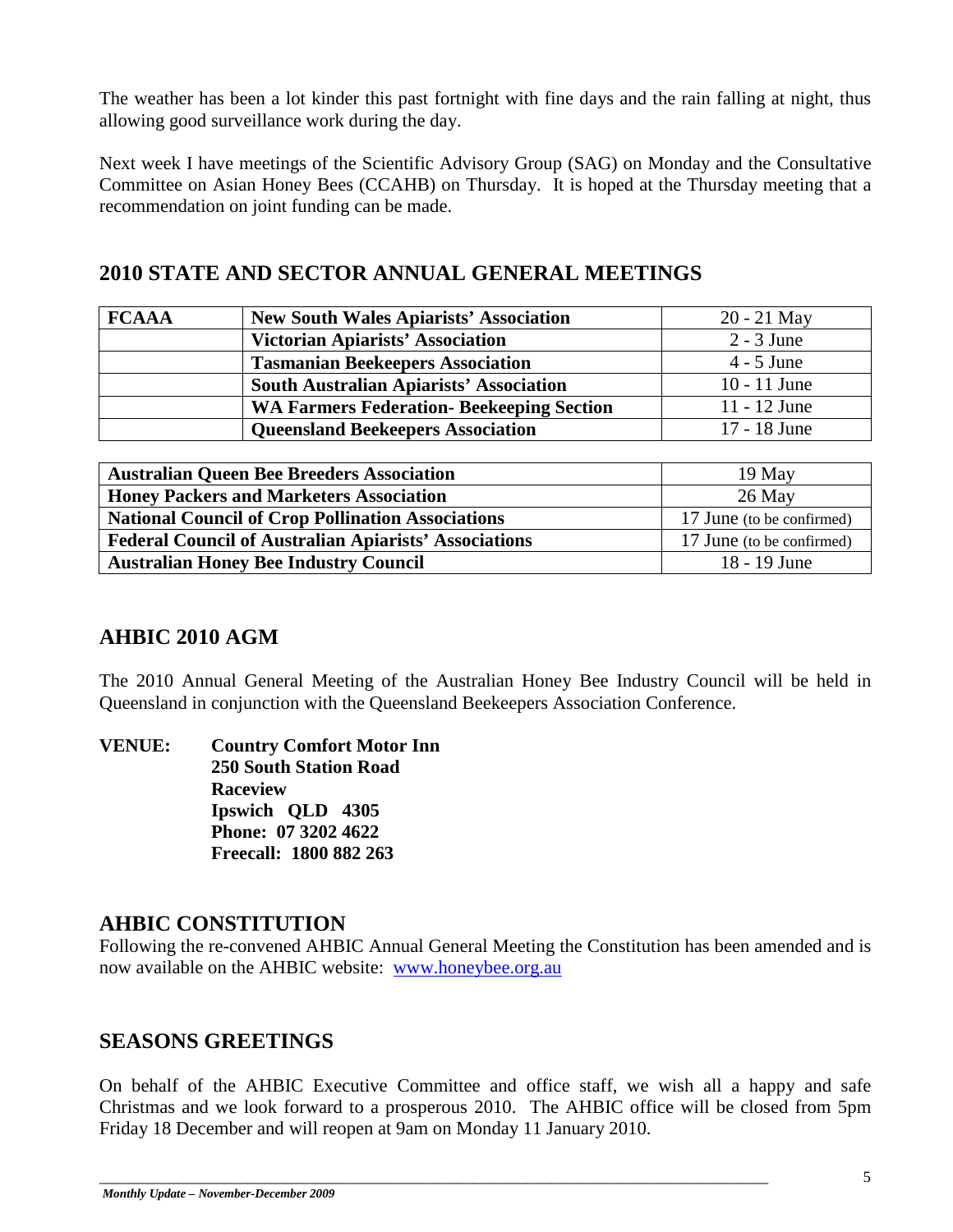#### **BEALE REVIEW IMPLEMENTATION - Future Post Entry Quarantine Arrangements**

#### **Progress continues on reforms to strengthen Australia's biosecurity**

The Rudd Government continues to make progress on reforming Australia's biosecurity system, following the detailed recommendations of the Beale Review.

Work is set to begin on planning for a comprehensive biosecurity IT upgrade to replace outdated systems, most of which are more than a decade old. The technology is increasingly unreliable and involves 75 different systems which need to be streamlined to reduce the potential impact on trade if systems fail.

The Department of Agriculture, Fisheries and Forestry has advised that a failure in the current inefficient clearance system would halt quarantine processing of trade within days.

The Government will also examine the current network of quarantine facilities for plants and animals entering Australia, to better plan for future needs.

Leases for the current five sites expire in 2015 and a number can't be renewed, meaning work must begin now to look at alternatives and ensure we maintain a rigorous biosecurity system.

The measures are another step forward in the long process of responding to the findings of the Beale Review, in consultation with other states and industry.

Detailed drafting of new legislation to replace the century-old Quarantine Act is continuing and interim arrangements which took effect on 1 July this year, in-line with the recommendations of the Beale Review, remain in place, including:

- Dr Kevin Dunn appointed as interim Inspector General of Biosecurity;
- the Department of Agriculture, Fisheries and Forestry's biosecurity functions consolidated into a new one-stop-shop, integrating AQIS, Biosecurity Australia and other areas in a Biosecurity Services Group; and
- former ABARE Chief Economist Mr Roger Rose has joined the Eminent Scientists Group which is responsible for reviewing the import risk analyses conducted by Biosecurity Australia.

A Biosecurity Advisory council is expected to be established later this year as the key source of independent biosecurity advice to the Minister for Agriculture, Fisheries and Forestry.

Consistent with the Beale Report, the Government has also moved from the previous system of Increased Quarantine Intervention, with inflexible targets, to a genuine risk management system and has maintained the National Sentinel Hive Program.

On-going work on the planned IT upgrade, the network of quarantine facilities, legislation drafting and maintaining interim arrangements will be supported with \$14.7million from within the Department of Agriculture, Fisheries and Forestry budget.

The Beale Review report made 84 recommendations, which the Government accepted in-principle.

It followed the Callinan Inquiry into the 2007 outbreak of equine influenza. The government is ontrack or ahead of schedule on implementing the 38 Callinan Report recommendations.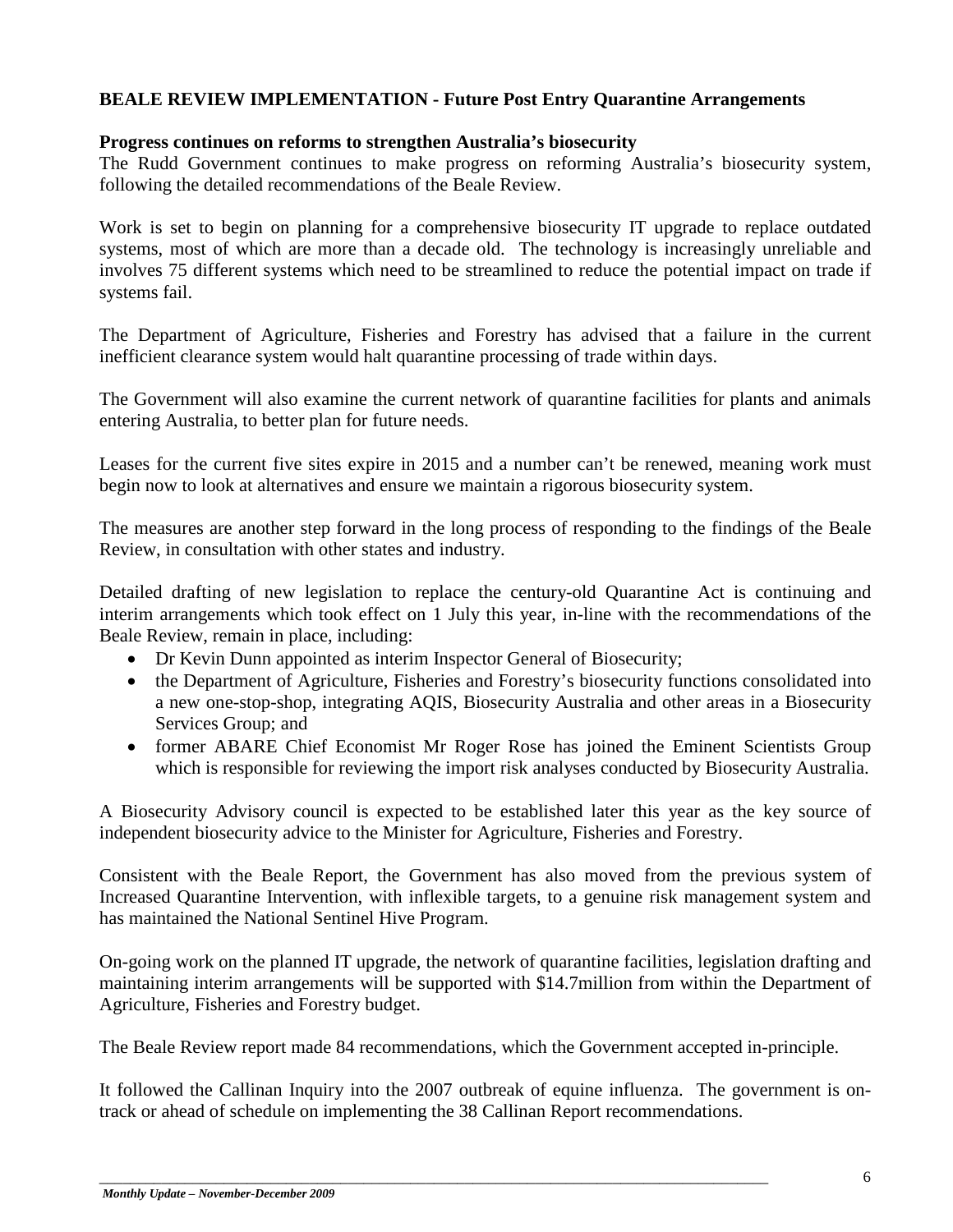## **2010 NATIONAL HONEY SHOW**

The Sydney Royal Apiculture Competition has grown - cementing its status as a National Competition and is now **The Sydney Royal National Honey Show**.

There are new commercial classes which honey packers and producer honey packers are eligible for. These include:

- Liquid honey, colour light
- Liquid honey, colour medium
- Creamed honey, fine grained

Gold, Silver & Bronze medals will be awarded in each class where a required standard is reached. A Gold medal from this competition will certainly enhance your honey label.

It is effortless to enter our National Honey Show. An entry form must be completed and forwarded with the entry fee before the closing date of February 3, 2010 and then post, courier or deliver your entries to arrive at the Showground no later than 3.30pm Monday 29 March 2010.

All exhibits will be displayed in cabinets located in the Woolworths Fresh Food Dome next to the *Honeyland* stand throughout the Show for the public to view along with an educational display for Apiculture. Approximately 80% of all show goers visit the Woolworths Fresh Food Dome. This equates to a potential 750,000 visitors viewing your exhibits.

The 2010 Sydney Royal Easter Show will be from 1-14 April 2010.

To find out more about the classes or to be added to our database for a 2010 entry form and schedule, please contact Elaine Rogers on 02 9704 1449 in the Agricultural Section. Schedules and entry forms will be available online in December - simply go to: [www.sydneyroyalcom.au](http://www.sydneyroyalcom.au/)

## **INTERNATIONAL HONEY UPDATE**

*Courtesy: S Skamberg & Co Ltd - USA November 2009*

Raw honey prices are still very firm. A smaller than expected USA crop, coupled with a lack of surplus raw honey in the world market have kept prices strong. Some available raw honey in the world market is being held for better pricing. At the same time, demand has been very strong from the consumer level through the food service and industrial levels. US packers also struggle to compete for honey on the world market with the US weaker dollar versus other world currencies.

USA - The California raw honey crop was very poor, with continued drought in that state. Raw honey from the Southern part of the US, which produces much of the nations Light Amber honey, was also short. Very cool, wet conditions in the Upper Midwest (which produces most of the honey in the US) reduced the crop substantially. The final 2009 crop numbers are not in, but some have projections indicated at 15% below last year's crop of 161 million lbs.

Canada - The weather was also very cool and wet in Canada. Their crop will be comparable to the US in diminished production. Canadian honey prices usually parallel US prices and are actually higher so far this year.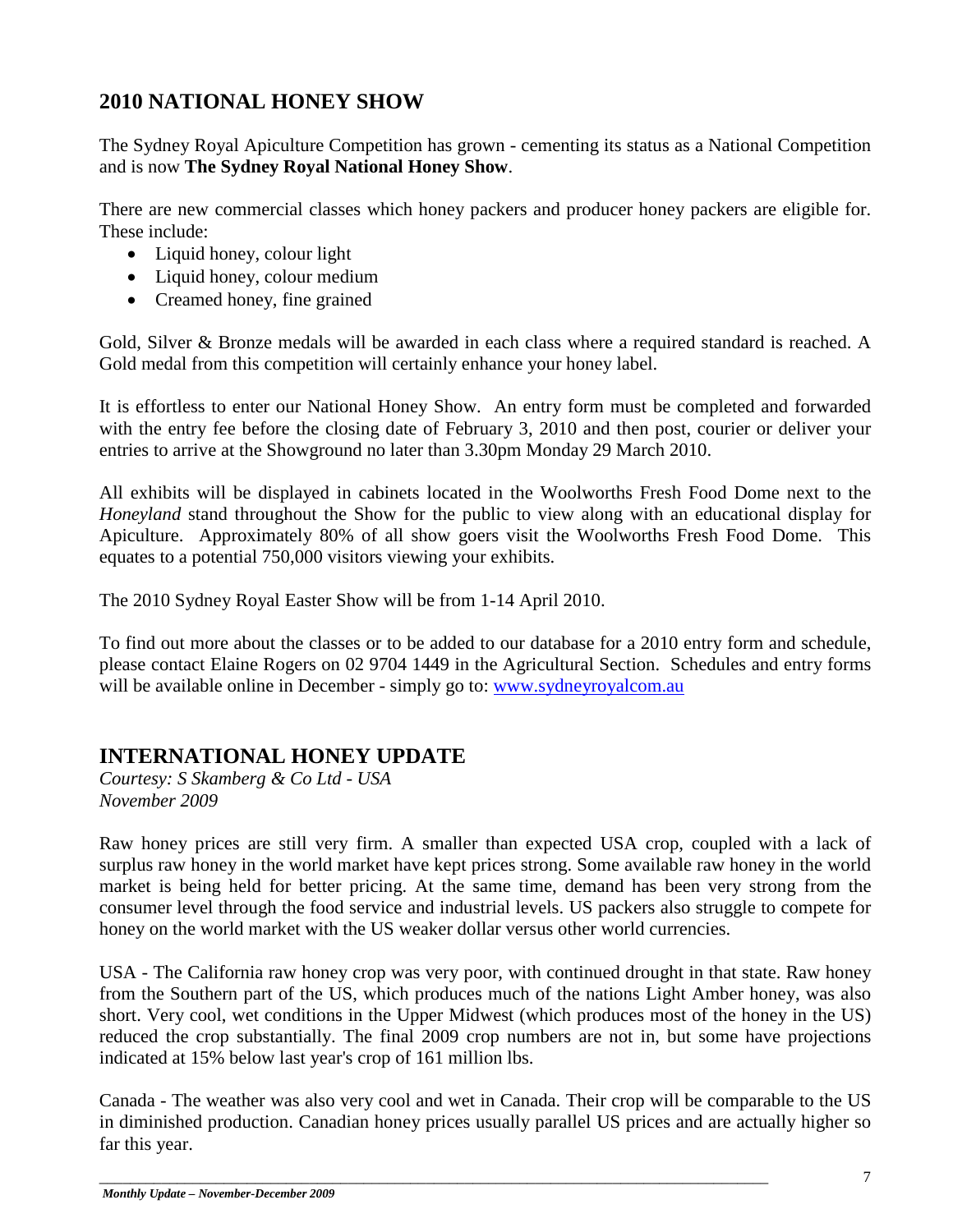South America - Projections for the Argentina raw honey crop are dismal as drought continues to be a factor. Brazil, which produces almost year round, should be in better shape, but as Europe competes more and more for that honey, those prices remain strong.

India - India's crop is just starting to come in, and offerings from there are few. Demand for this honey will be high. Conditions are favorable for a good crop, but competition will be heavy and prices will be strong.

Viet Nam - Usually a good source for favorably priced legitimate light amber honey, Viet Nam had a very poor 2009 crop. That crop is virtually sold, and the new crop will come in early 2010.

As far as China, it is always hard to gauge China's honey crop, but it should be better than last year's poor crop. Much of last year's honey crop was sold through 3rd countries or sold as honey syrup to avoid duties. Circumvention of Chinese honey appears to be rampant. Virtually no Chinese honey is being imported into the US, but large volumes of honey are being imported from countries such as Indonesia, Malaysia, Taiwan, Ukraine and Mongolia? These countries are offering honey at more favorable prices, but again this is very suspect honey for contamination and adulteration.

#### **RAINFALL OUTLOOK FOR THE COMING SEASON**

*Courtesy: Australian Bureau of Meteorology*

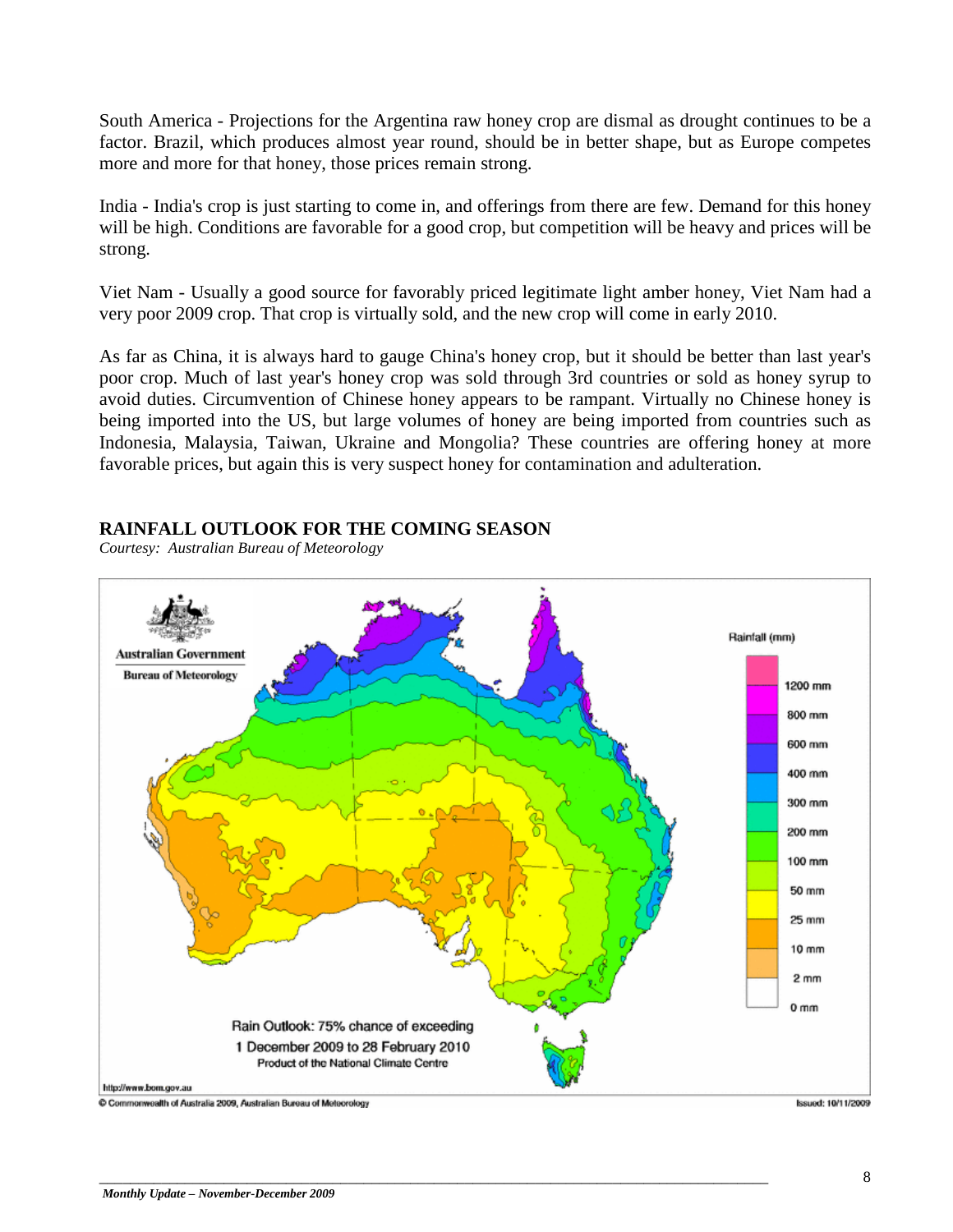

# **HE WHEEN FOUNDATION**

healthy bees feed the world

 PO BOX 223 RICHMOND NSW 2753 AUSTRALIA 170 Old Kurrajong Road RICHMOND

#### **Seminar: Honeybee Genetics and Breeding and Launch of the Wheen Foundation**

**Venue**: University of Western Sydney, UHAC Hawkesbury Theatre Bldg G1

**Date**: Saturday 12 December, 9.00AM - 5.00PM

#### **Programme:**

**9.00 Welcome:** Dr Doug Somerville (NSW DPI)

| $9.10 - 9.40$             | Professor Ben Oldroyd (University Sydney): Difficulties in Breeding Honeybees.                                                                         |
|---------------------------|--------------------------------------------------------------------------------------------------------------------------------------------------------|
| $9.40 - 10.05$            | Dr Alexandre Christino (Queensland Brain Institute, University QLD): Genomics and<br>Environmental Response in the Honeybee.                           |
| $10.05 - 10.30$           | Dr Peter Oxley (University Sydney): Identification of Genes Related to Hygienic<br>Behaviour in Honeybees.                                             |
| 10.30 - 11.00 Morning Tea |                                                                                                                                                        |
| $11.00 - 11.35$           | Dr Sue Cobey (Harry H. Laidlaw Jr. Honeybee Biology Research Facility at<br>University of California, Davis): Breeding Varroa Resistance in Honeybees. |
| $11.35 - 12.00$           | Dr Michael Hornitzky (Elizabeth Macarthur Agricultural Institute. NSW DPI):<br>The Role of Quarantine Facilities in Honeybee Breeding Programmes.      |
| $12.00 - 12.15$           | Dr Max Whitten: The Role of the Wheen Foundation                                                                                                       |
| $12.15 - 12.30$           | Mr Alby Schultz MP: Official Launch of the Wheen Foundation.                                                                                           |
| $12.30 - 1.30$            | Lunch                                                                                                                                                  |
| $1.30 - 2.10$             | Dr Sue Cobey: Bee Breeding Programmes around the World.                                                                                                |
| $2.10 - 2.35$             | Dr Andrew Barron (Macquarie University): Honeybee Population Dynamics. Why do<br>colonies collapse?                                                    |
| $2.35 - 3.00$             | Des Cannon (RIRDC Honeybee R&D Advisory Committee): Honeybee Genetics and<br>Stock Improvement Programme.                                              |
| $3.00 - 3.30$             | Linton Briggs (commercial beekeeper and queen breeder): Past and present bee<br>breeding schemes in Australia                                          |
| $3.30 - 4.00$             | <b>General Discussion</b>                                                                                                                              |
| $4.00 - 5.00$             | Afternoon tea and visit to Wheen Foundation                                                                                                            |
|                           |                                                                                                                                                        |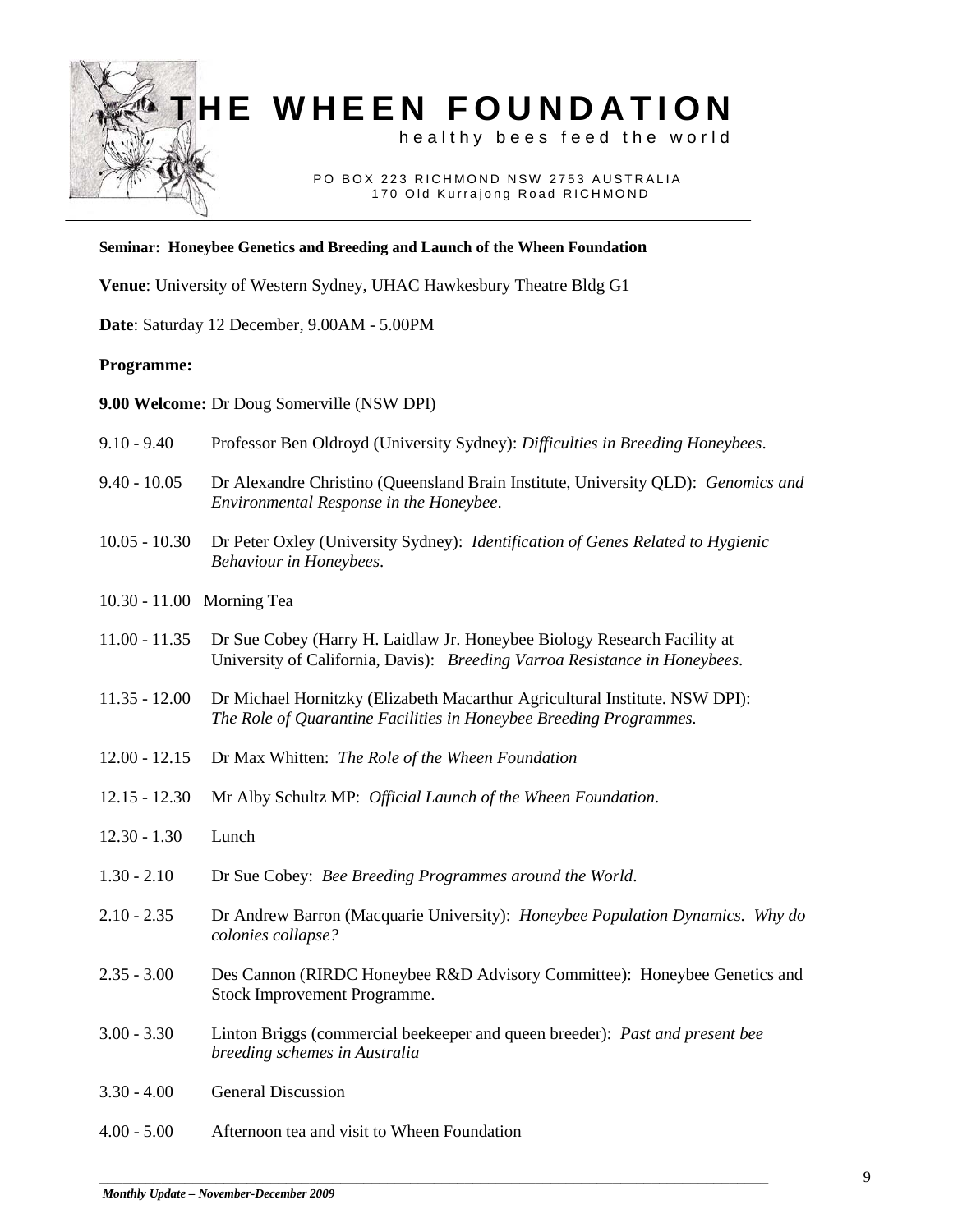## **PLEASE NOTE IT IS NECESSARY TO REGISTER FOR THIS SEMINAR**

**If you wish to attend please contact: Julie Lockhart, Secretary of New South Wales Apiarists' Association Ph: 02 9631 3934 - email [nswaa@bigpond.net.au](mailto:nswaa@bigpond.net.au) or Doug Somerville email: [doug.somerville@dpi.nsw.gov.au](mailto:doug.somerville@dpi.nsw.gov.au)**

**A \$30 fee will be payable on the day**

## **WHEEN FOUNDATION TO SUPPORT BEEKEEPING IN AUSTRALIA**

The Wheen Foundation has been created as a result of a generous bequest from well-known honeybee identities, Gretchen and the late Frank Wheen. Its broad purpose is to support research, development and training which will benefit beekeepers and pollination dependent industries.

The Wheen Foundation is a not-for-profit Public Company Limited by Guarantee.

The Foundation will be officially launched on Saturday 12 December 2009 by Mr Alby Schultz MP during a seminar at University of Western Sydney on bee genetics and stock improvement.

The Wheen Foundation will be located at the Richmond property of Gretchen Wheen. This comprises the beautiful 17 acre farm fronting the Nepean River and is well known for its suitability for queen raising. Currently, there is a well-equipped AI laboratory and other facilities. In time, there will be small conference facilities and some limited accommodation to support the activities of the Foundation.

The Founding Directors and Members of the Foundation are: Max Whitten, Linton Briggs, Gretchen Wheen and Colin Powell. Additional Directors and members will be sought in time to provide continuity and maintain relevance.

The objects of the Foundation are purposely wide ranging. In brief, they are:

- *1. To advance scientific knowledge and research into bee keeping in Australia, including but not limited to the systematic breeding and researching into honey bees to genetically improve strains of honey bees for the benefit of the Australian Apicultural Industry and in the national interest of Australia generally.*
- *2. To provide means for research and development of the bee keeping industry in Australia, including research into disease, parasites, other pests, predators and nuisances; and to promote entomological study and, by collaboration with other entities, to increase knowledge and develop remedies to prevent, eradicate or minimise endemic and/or exotic threats to the health and existence of honey bees.*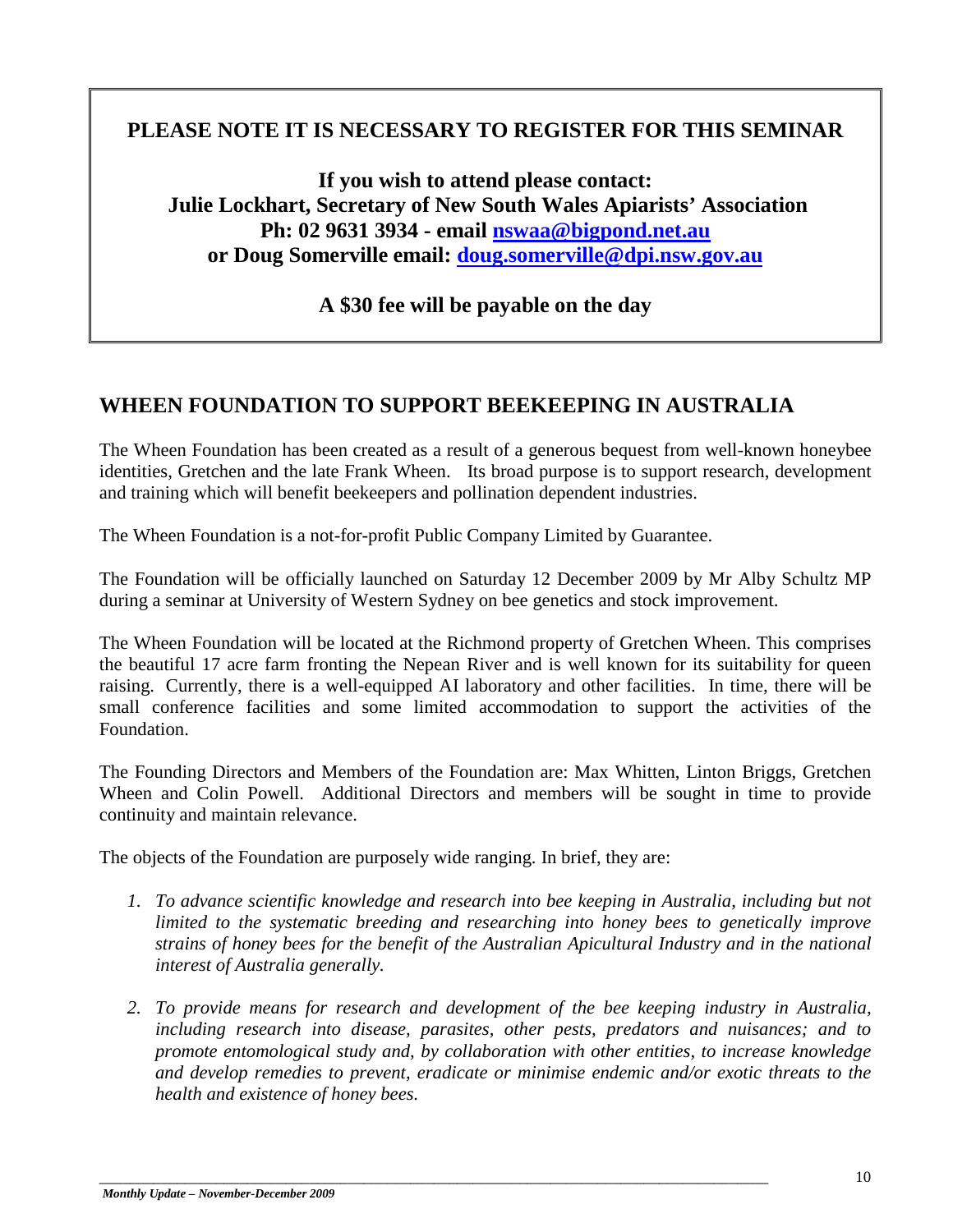- *3. To collaborate with other entities to foster investigation into the capacity for Australian Native Social Bees and European Honey Bees to effectively improve production of plants through pollination.*
- *4. To facilitate improved methods of bee-keeping and promote better standards and practices.*
- *5. To develop, advocate and promote alternative or new methods, practices and procedures to better regulate and protect beekeeping.*
- *6. To promote the marketing and advertising of products and by-products of beekeeping in Australia and elsewhere.*
- *7. To provide means for the education, advancement, accommodation, training and support for bee-keepers and other persons, including researchers, teachers or operators in or associated with beekeeping.*
- *8. To generally promote the betterment of bee-keeping in Australia.*

An AI course for beginners will be conducted at UWS in the week preceding the seminar, to be followed by an Advanced AI course during the week after the launch.

Before Mr Schultz launches the Foundation, Max Whitten will outline some possible roles for the Foundation. The emphasis is on working with the industry to define the most effective way that the Foundation can operate to promote profitability and sustainability of beekeepers and those primary industries dependent on honeybee pollination.

Possible roles or issues to pursue include:

- A centre to assist bee breeding and stock improvement
- A laboratory for AI workers from industry and research organisations
- A centre for specific courses, especially on AI, disease identification etc
- A centre for special meetings, workshops
- A lobby for shaping Government policy relating to the bee industry
- A hub for Pollination Australia
- A diagnostic laboratory
- A facility for research groups to maintain hives, experimental stock (eg Macquarie University)
- Other farm uses compatible with honeybee colonies but capable of generating income for meeting general overheads and funding for Foundations activities.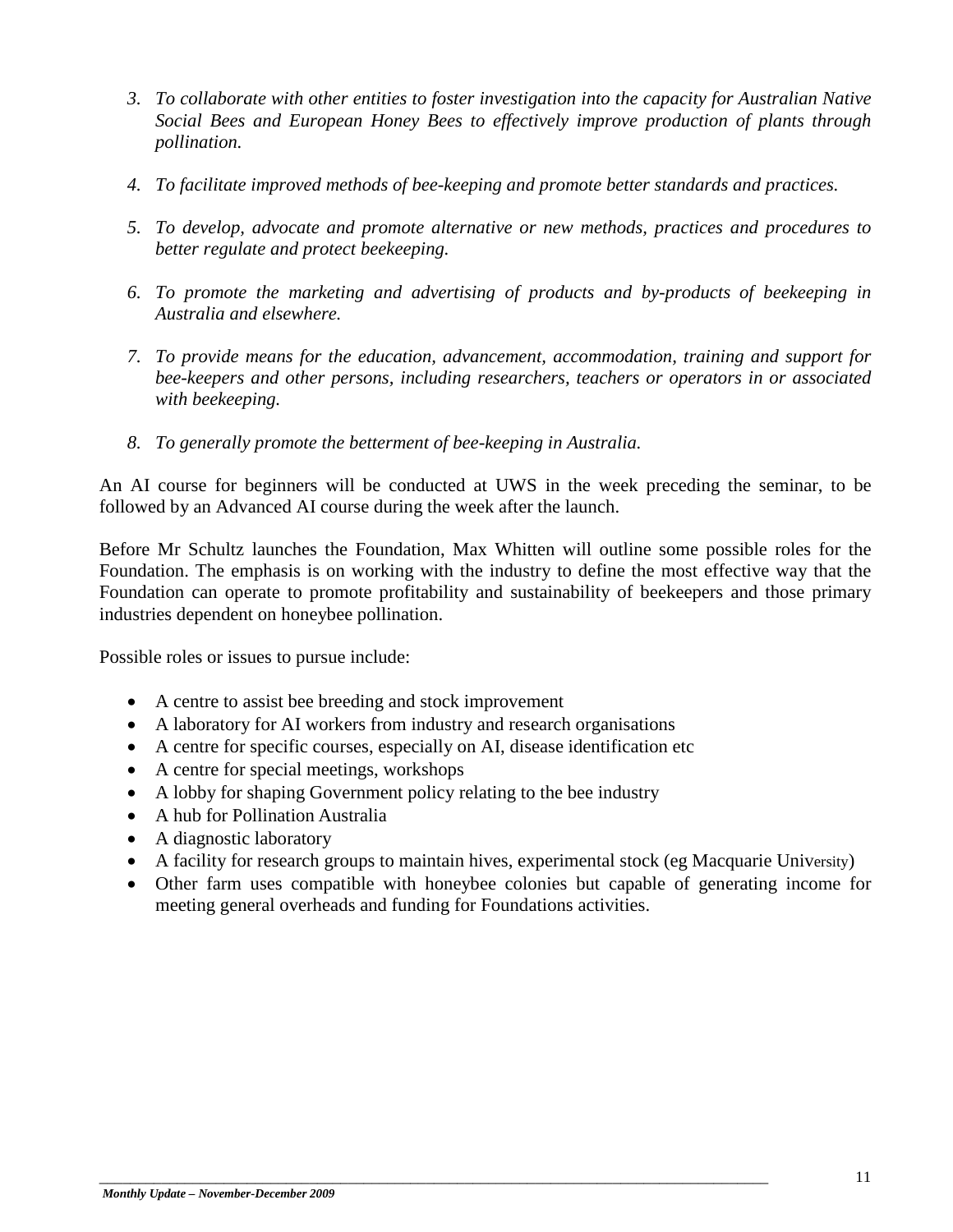## **CROP & STOCK REPORTS**

#### **New South Wales**

Seasonal conditions have deteriorated over most of the State during spring with above average temperatures and little rain. Most inland and southern areas have seen flowerings brought to an early finish (Canola & Patterson's Curse) with very few eucalypts budded.

Some coastal areas (north and far north coast) have had rain and trees are carrying bud or are flowering (White Mahogany, Grey Iron Bark, Spotted Gum & Brush Box) and giving reasonable nectar.

Red Stringybark in the south was budded but yield will depend on weather conditions over the next two months.

Very few beekeepers would have honey stocks in their yards and prospects from Christmas through autumn to winter do not look promising.

Prices have firmed over the past few weeks to \$3.60 - \$3.85, however some packers are trying to resist any increases and would like to lower prices. These packers may not get supply if they drop prices. *Bill Weiss*

#### **Queensland**

Honey prospects in Queensland have reached a crucial period due to lack of general rain. From an excellent start to the season the ongoing dry conditions have resulted in most beekeepers having difficulty finding build flows for colonies and what pollen that is available is coming from water stressed flora. More than a few beekeepers are suggesting the protein levels are down and colonies are not maintaining their strength. Some have reported high levels of "deadouts".

Current honey production is centred on Grey Ironbark and Yellow Stringybark, both sources are drought stressed and yielding at less than half their normal rate, i.e. a fill in six weeks. Areas that have received rain closer in to Brisbane are at normal production but slowing. Bloodwood is well budded but there is now a fear that it will drop its bud. Brush Box has "tipped" but will be late flowering, probably closer to January. Messmate will attract interest in the late summer.

Right now all eyes are on the weather maps!

Due to conditions there is not a lot of honey in honey producer's hands. *Bill Winner*

#### **South Australia**

Generally, conditions have been good up till now. The weather has let us down with the coldest October on record (almost) and now the hottest and longest heatwave recorded in November. Too cold for the Jane to yield much honey and now the heat may have cooked it, just when the bees were beginning to really perform. Time will tell just how much the heat will affect conditions from now on.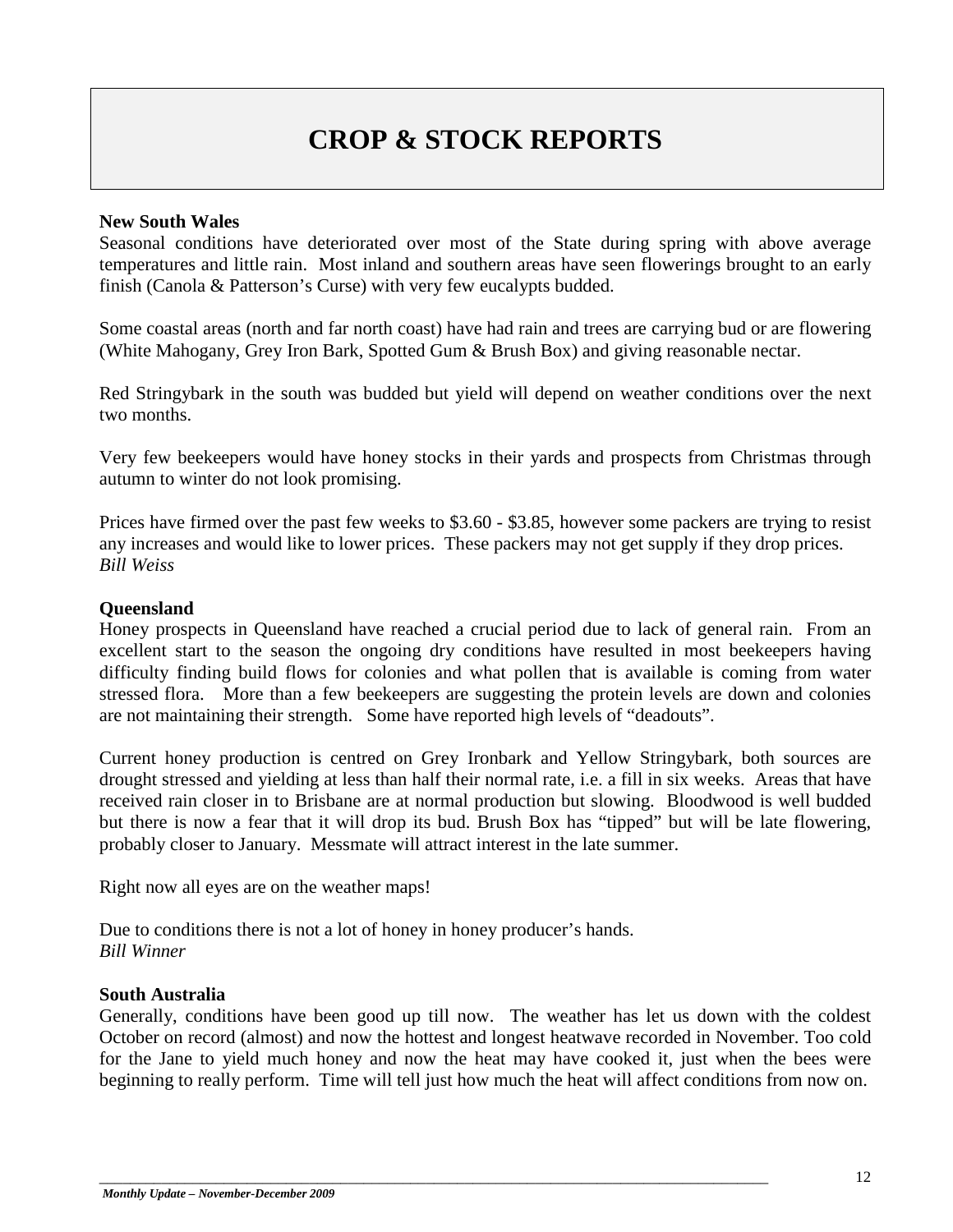The Riverland has been very dry, forage is short and the citrus season was marred by cool temperatures. There is a little Salvation Jane which is still providing enough nectar to keep hives ticking over. Some Red Gum has started flowering (early), but not a heavy budding. River Box has yet to flower.

Barossa and Northern areas have a little bit of Blue Gum flowering but most of it is still growing. Some Jane will survive to be of benefit (hopefully). There is some Blue Gum flowering in the South East, growing heavily.

Rain is needed in all areas to set bud on those trees that have survived and are 'tipping up'. Rain is also needed for dryland lucerne to yield.

At this stage we are relying heavily on good rains to provide future prospects. *Wendy Thiele*

#### **Tasmania**

Tasmanian Beekeepers are experiencing the best spring for some time.

After the recent heavy rainfalls the weather has warmed up and the bees are progressing well. We have not seen such a great flowering of Hawthorns for a great many years. In some early areas of the State the hives are getting honey whilst the late areas, although the hives are progressing, still require some feeding.

With Christmas only 5 weeks away everyone is very busy, some are still pollinating whilst preparation for what looks like a very good Ground Flora honey season is in full swing with new queens being bred and introduced.

The Australian dollar is not helping overseas sales so there is still quite a bit of honey left.

The Leatherwoods have also had good rains and would appear to be on time. *Ian Stephens* 

#### **Victoria**

October and November weather has resulted in warmer weather finishing up with extreme heatwave conditions mid November. This heatwave was broken by extensive heavy rains throughout Victoria and NSW Riverina during the weekend of 21-22 Nov.

The heatwave finished any late Paterson's Curse still flowering in the NSW Riverina and Northern Victoria and Canola in high rainfall South West Victoria. Yellow Gum which had only been yielding lightly during October yielded heavily in the November heat.

In Gippsland, Red Box has yielded the heaviest crop of honey for many years.

**Future** - River Red Gum has started to flower and beekeepers are in the process of moving bees. The best budding is on the Anabranch River from the Murray and Murrumbidgee River in NSW. With the present rains on the black soil flood plains, this shifting will be slowed down for a few days.

There is also movement of bees onto the pockets of Red Gum in South West Victoria, although some new growth is showing through Western Victoria.